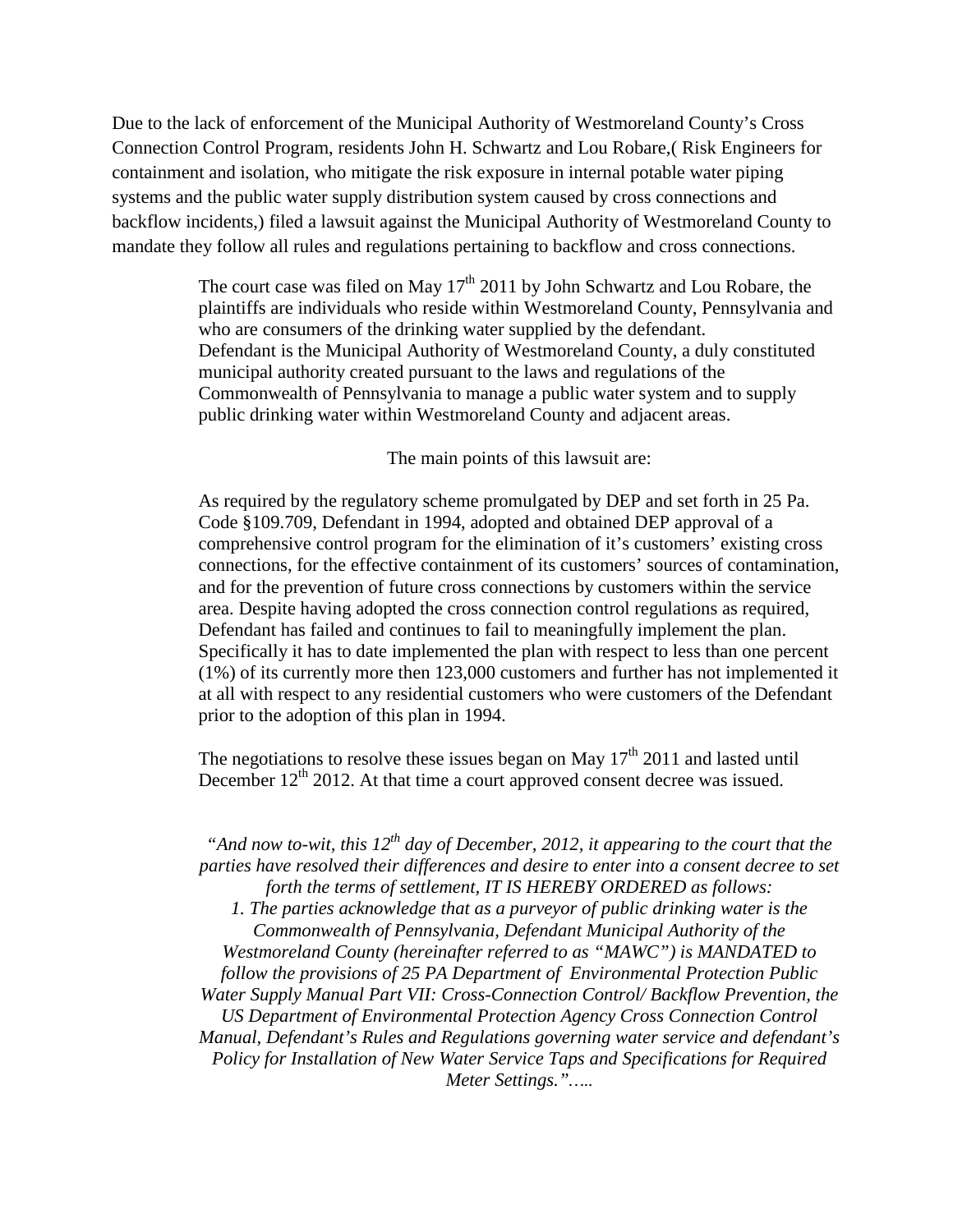# Lawsuit claims Westmoreland water in danger

**Published:** Saturday, May 21, 2011

Executives with a local company filed a lawsuit against the Municipal Authority of Westmoreland County claiming that the drinking water it sells is in danger of contamination.

John H. Schwartz of New Stanton and Louis Robare of Greensburg, officials with Cross Connection Control Management Inc. in New Stanton, claim the authority failed to enforce its own rules requiring customers to ensure its water remains separate from waste, chemicals and other potential contaminants.

Their company is hired to inspect and repair cross connection control issues for customers.

Schwartz and Robare contend the authority is violating the Safe Drinking Water Act by failing to implement its current plan to enforce a cross-connection control program.

[http://triblive.com/x/pittsburghtrib/news/westmoreland/s\\_738247.html#axzz2OfKd0XPV](http://triblive.com/x/pittsburghtrib/news/westmoreland/s_738247.html#axzz2OfKd0XPV)

## Effort set to ensure safe drinking water

The Municipal Authority of Westmoreland County has agreed to step up its enforcement efforts to ensure that sewage and other materials don't contaminate the drinking water supply.

Under a consent decree approved last week by Westmoreland County Judge Anthony Marsili, the authority will begin to survey customers and enforce an internal policy that could result in water being shut off at properties that don't have working connections to ensure that water is safe.

Authority Manager Chris Kerr said on Tuesday that the agreement formalizes the authority's policy and provides a time frame to oversee whether cross-connection devices are installed and properly working on residential …

<http://triblive.com/news/westmoreland/3158466-74/cross-authority-connection#axzz2OfKd0XPV>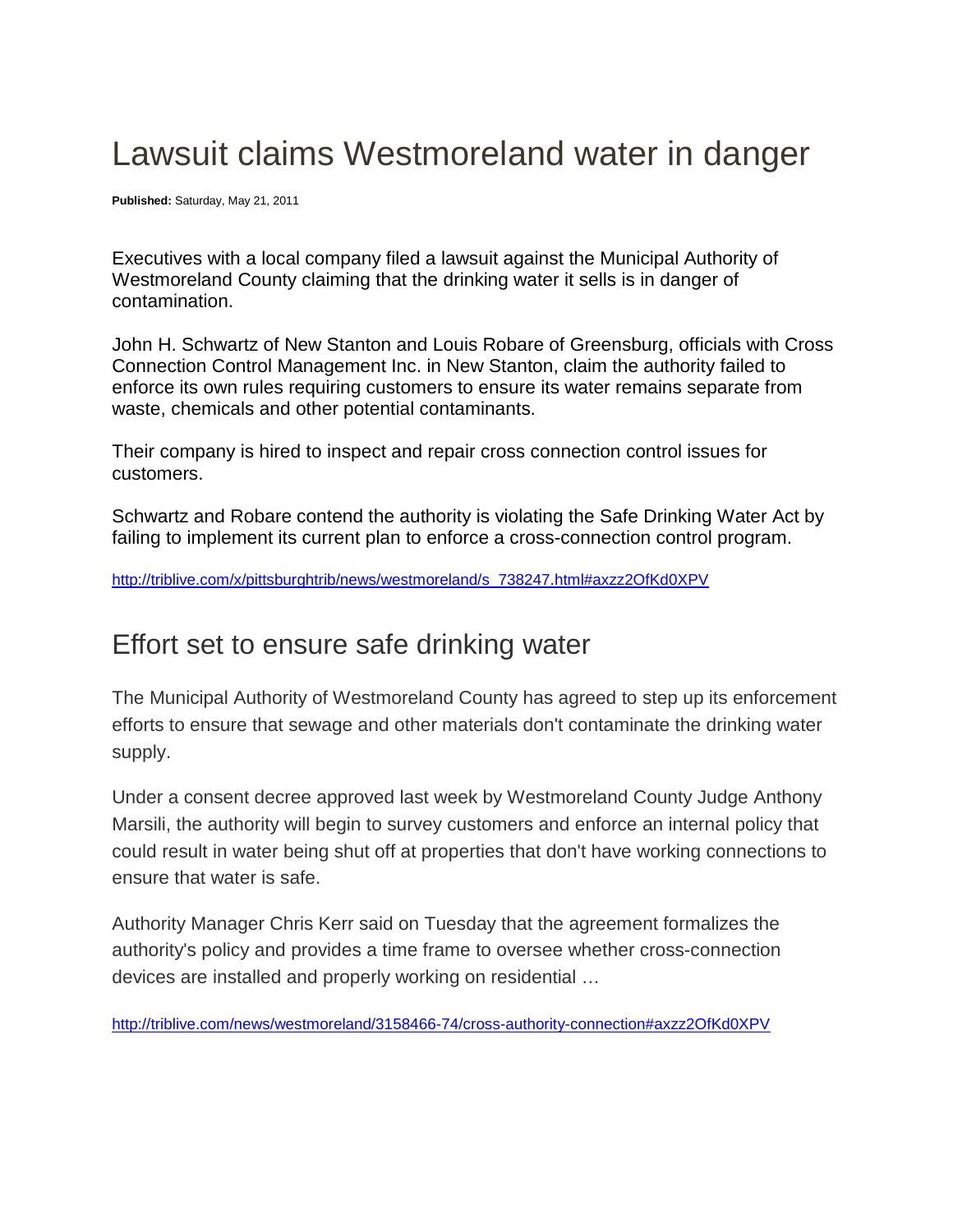The Municipal Authority of Westmoreland County is mandated to issue quarterly reports outlining the progress they have made to comply with the mandates included in the consent decree. All mandated quarterly reports must are accepted and reviewed by John Schwartz and Lou Robare.

On March 13<sup>th</sup> 2013, The Municipal Authority of Westmoreland County issued their first mandated quarterly report describing specific mandated actions they are required to take as stated in the court ordered consent decree. The report was delivered to the plaintiffs John H. Schwartz and Lou Robare. The plaintiffs have reviewed the report and they have found The Municipal Authority to be lacking when providing details required in the court approved mandated consent decree, issued by The Honorable Anthony G. Marsili, Judge in The Court of Common Please Westmoreland County, Pa.

Based on the consent decree 1 (b) Defendant named Ray Allan as the Cross Connection Control Supervisor, however they failed to provide the date that he entered this position and provide proof of his training and experience which they are mandated to do by applying method of action covered in the USEPA Cross Connection Control Manual Chapter 6, Item 4.

1(c) The employee designated as set forth above shall also implement as soon as possible a program to educate and train all field technicians in basic cross connection issues, the need for backflow preventers and to keep them informed of advances in the field of backflow prevention that impact their work.

Mr. Allan has yet to implement a mandated program as described in the USEPA Cross Connection Control Manual Chapter 6 page 32 Cross Connection Control Survey Work.

1(d) Within 60 days of this order, Defendant shall develop a Public Education Awareness Information Program pertaining to the dangers of cross connections and the responsibility of the Defendant to eliminate the dangers. The defendant is mandated to develop a public education and awareness information program incorporating the criteria contained in…

USEPA Cross Connection Control Manual Chapter 6 Method of Action (2), (3), (6) "*To assist the water purveyor in the total administration of a cross connection control program requires that all public health officials, plumbing inspectors, building managers, plumbing installers and maintenance men participate and share in the responsibility to protect the public health and safety of individuals from cross connections and contamination or pollution of the public water system*."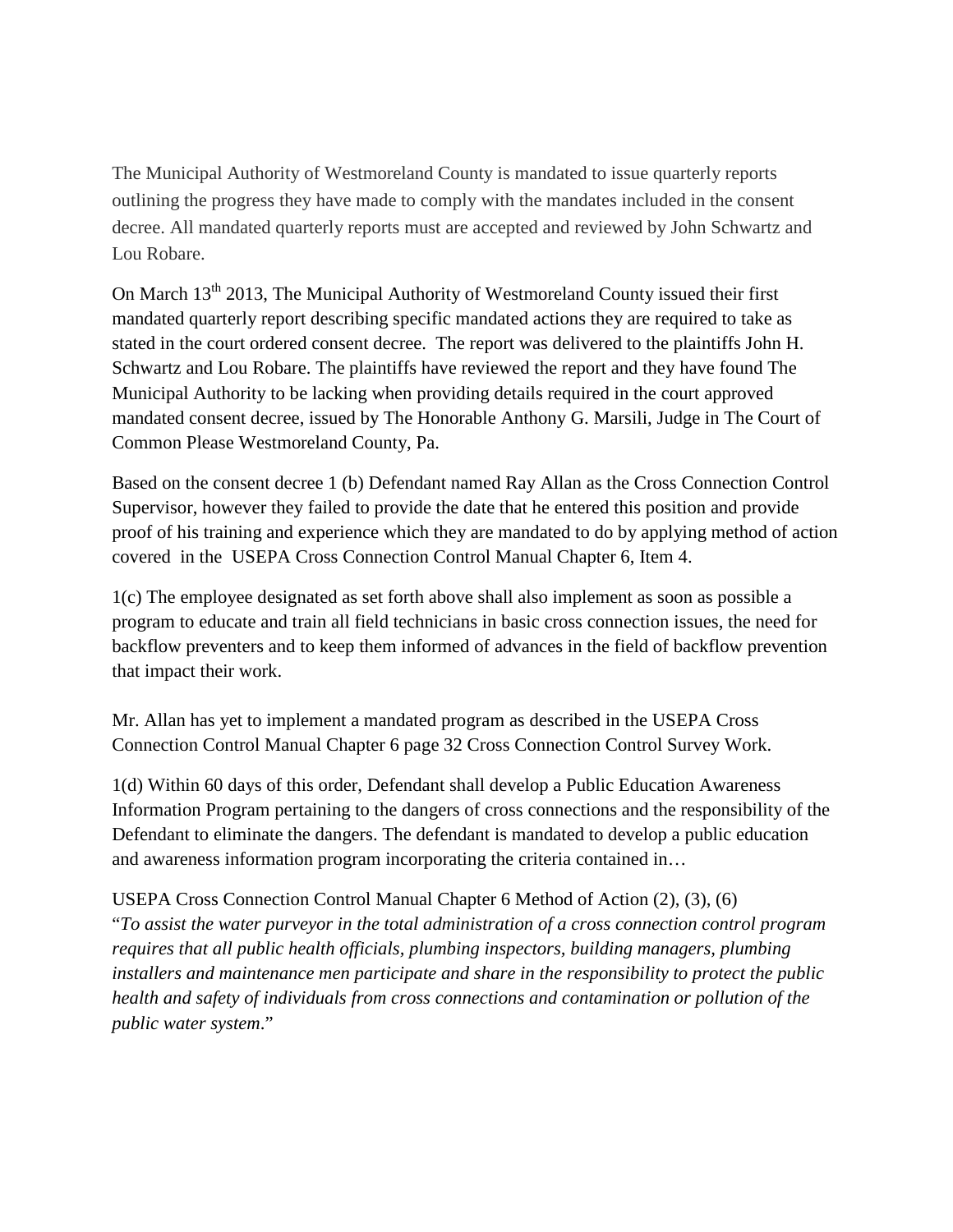2. Within 60 days defendant is mandated to adopt an internal audit procedure of their existing cross connection control program.

They are mandated to use the USEPA Cross Connection Control Manual to audit their existing cross connection control program, using Chapter 6 and Chapter 7 to formulate the audit.

Copies of the original consent decree can be forwarded upon request. The plaintiffs will continue to update all interested parties.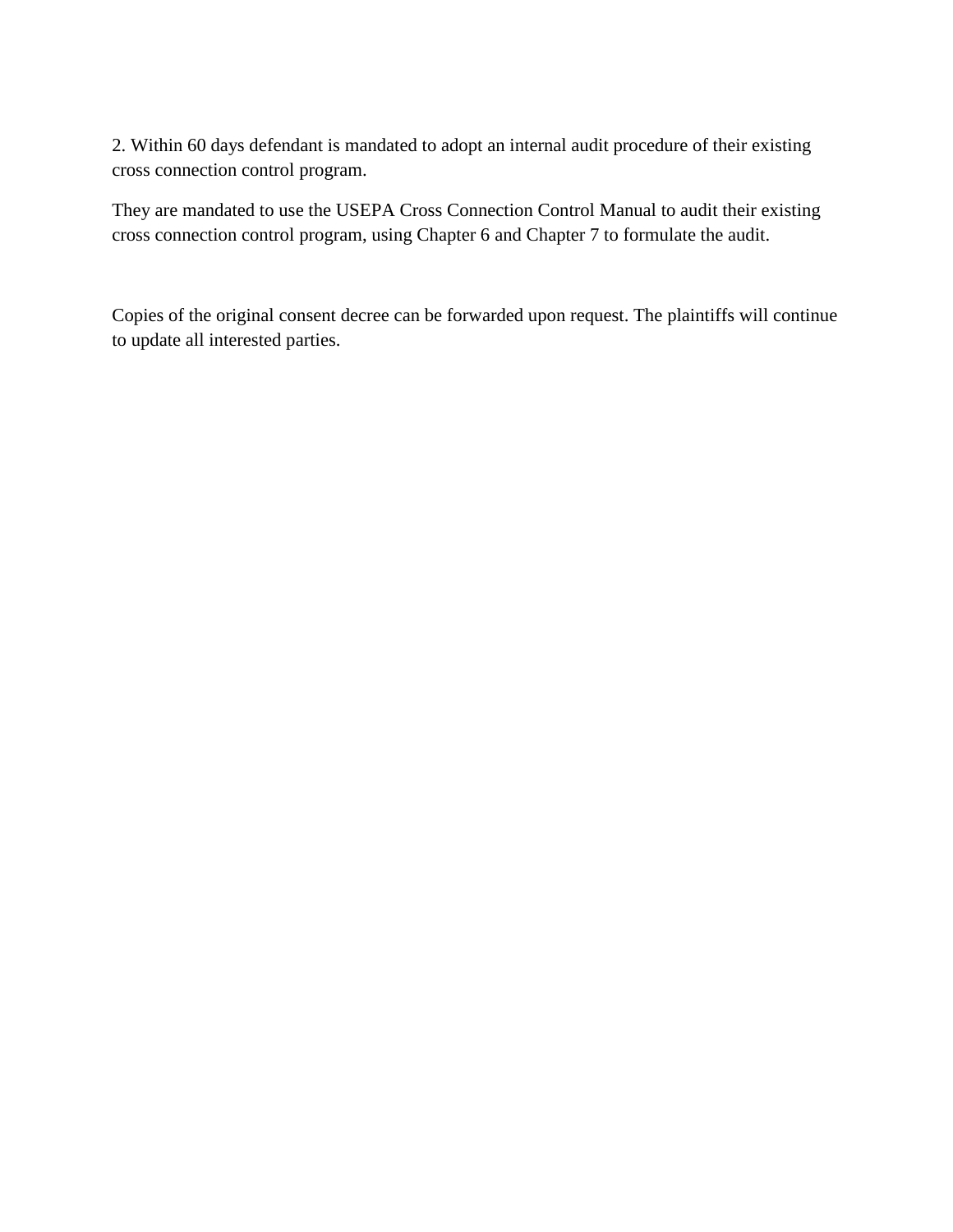#### **John H. Schwartz**

John Schwartz, President of Cross Connection Control Management, Incorporated, has 44 years of experience in Pipe Fitting. Additionally, he is President of Liberty Stanton Construction Company, Inc., and Stanton Energy Industry Consultants, Inc.

John is certified in cross connection program set up and administration, along with backflow test and repair.

His professional memberships include: ASSE, ABPA, PRWA, AWWA, and Local Union 354 Plumbers & Pipefitters.

### **Lou Robare**

Lou is the Water Management Consultant for Cross Connection Control Management, Incorporated, and brings an abundant amount of experience to the corporation. He is retired from the water industry with 36 years of service, and is certified for cross connection program setup and administration. As the Superintendent of Service during the last 20 years of his career, Lou instituted the complete cross connection backflow prevention program by containment to comply with The Safe Drinking Water Act.

His professional memberships include: ABPA

#### **Jim Jones – BS & Masters/Secondary Education**

Jim is the Education Director along with Planning and Development at Cross Connection Control Management, Incorporated. He is a purpose, value, and vision driven professional with a solid record of achievement in developing and implementing highly effective programs in the areas of leadership development, instruction, supervision, and assessment. His professional experience with the Greensburg Salem School District includes: Planned curriculum, instructed, and assessed student achievement in classroom setting, twenty five year coaching career, nine years as the head football coach, coordinated the high school athletic program as the assistant Athletic Director, Mediation between students, teachers, parents, and coaches, administrative supervision as a building level leader, and coordinated the high school leadership development